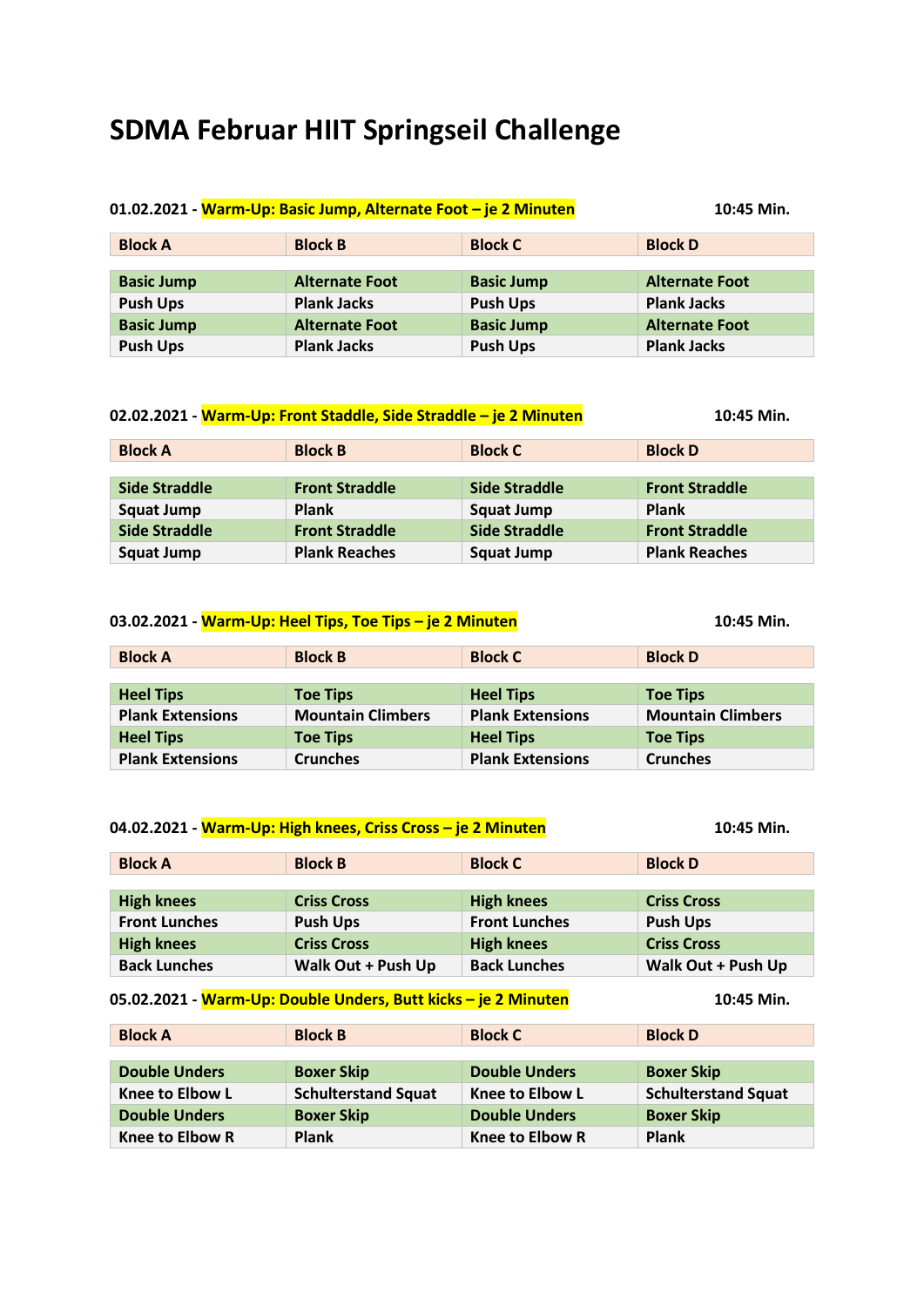#### **06.02.2021 - Warm-Up: Basic Jump, Freestyle Jump – je 2 Minuten 10:45 Min.**

| 10:45 Min. |  |
|------------|--|
|------------|--|

| <b>Block A</b>        | <b>Block B</b>        | <b>Block C</b>        | <b>Block D</b>        |
|-----------------------|-----------------------|-----------------------|-----------------------|
|                       |                       |                       |                       |
| <b>Freestyle Jump</b> | <b>Freestyle Jump</b> | <b>Freestyle Jump</b> | <b>Freestyle Jump</b> |
| <b>Front Straddle</b> | <b>High Knees</b>     | <b>Front Straddle</b> | <b>High Knees</b>     |
| <b>Side Straddle</b>  | <b>Boxer Skip</b>     | <b>Side Straddle</b>  | <b>Boxer Skip</b>     |
| <b>Criss Cross</b>    | <b>Double Unders</b>  | <b>Criss Cross</b>    | <b>Double Unders</b>  |

#### **07.02.2021 - Warm-Up: Freestyle Jump, Freestyle Jump – je 2 Minuten 10:45 Min.**

| <b>Block A</b>          | <b>Block B</b>      | <b>Block C</b>          | <b>Block D</b>      |
|-------------------------|---------------------|-------------------------|---------------------|
|                         |                     |                         |                     |
| 2PushUp + Squatjump     | <b>Drop Squat</b>   | 2PushUp + Squatjump     | <b>Drop Squat</b>   |
| <b>Crunches</b>         | <b>Side Plank L</b> | <b>Crunches</b>         | <b>Side Plank L</b> |
| <b>Muntain Climbers</b> | <b>Side Plank R</b> | <b>Muntain Climbers</b> | <b>Side Plank R</b> |
| <b>Plank extensions</b> | Lunch & Jump        | <b>Plank extensions</b> | Lunch & Jump        |

### **08.02.2021 - Warm-Up: Basic Jump, Freestyle Jump – je 2 Minuten 13:25 Min.**

**Block A Block B Block C Block D Criss Cross Butt Kicks Criss Cross Butt Kicks Drop Squat Push Ups Drop Squat Push Ups Freestyle Jump High knees Freestyle Jump High knees Squat Thrust Plank Reaches Squat Thrust Plank Reaches Criss Cross Butt Kicks Criss Cross Butt Kicks**

#### **09.02.2021 Warm-Up: Feet X, Shuffle (Scissors Jump) – je 2 Minuten 16:05 Min.**

| <b>Block A</b>           | <b>Block B</b>          | <b>Block C</b>           | <b>Block D</b>          |
|--------------------------|-------------------------|--------------------------|-------------------------|
|                          |                         |                          |                         |
| <b>Feet X</b>            | <b>Freestyle Jump</b>   | <b>Feet X</b>            | <b>Freestyle Jump</b>   |
| <b>Shuffle</b>           | <b>Side Swing</b>       | <b>Shuffle</b>           | <b>Side Swing</b>       |
| <b>Mountain Climbers</b> | <b>Plank extensions</b> | <b>Mountain Climbers</b> | <b>Plank extensions</b> |
| <b>Plank Jacks</b>       | Sit-Up + Boxing         | <b>Plank Jacks</b>       | Sit-Up + Boxing         |
| <b>Feet X</b>            | <b>Freestyle Jump</b>   | <b>Feet X</b>            | <b>Freestyle Jump</b>   |
| <b>Shuffle</b>           | <b>Side Swing</b>       | <b>Shuffle</b>           | <b>Side Swing</b>       |

| 10.02.2021 - Warm-Up: Freestyle Jump, Mommy Kicks - je 2 Minuten |                       | 13:25 Min.                  |                       |
|------------------------------------------------------------------|-----------------------|-----------------------------|-----------------------|
| <b>Block A</b>                                                   | <b>Block B</b>        | <b>Block C</b>              | <b>Block D</b>        |
|                                                                  |                       |                             |                       |
| <b>Toe Tips</b>                                                  | <b>Heel Tips</b>      | <b>Toe Tips</b>             | <b>Heel Tips</b>      |
| <b>Side Plank L</b>                                              | <b>Squat Jumps</b>    | <b>Plank Extensions</b>     | <b>Squat Jumps</b>    |
| <b>Mommy Kicks</b>                                               | <b>Alternate Foot</b> | <b>Mommy Kicks</b>          | <b>Alternate Foot</b> |
| <b>Side Plank R</b>                                              | <b>Squat Hold</b>     | <b>PushUp + Shouldertip</b> | <b>Squat Hold</b>     |

**Toe Tips Heel Tips Toe Tips Heel Tips**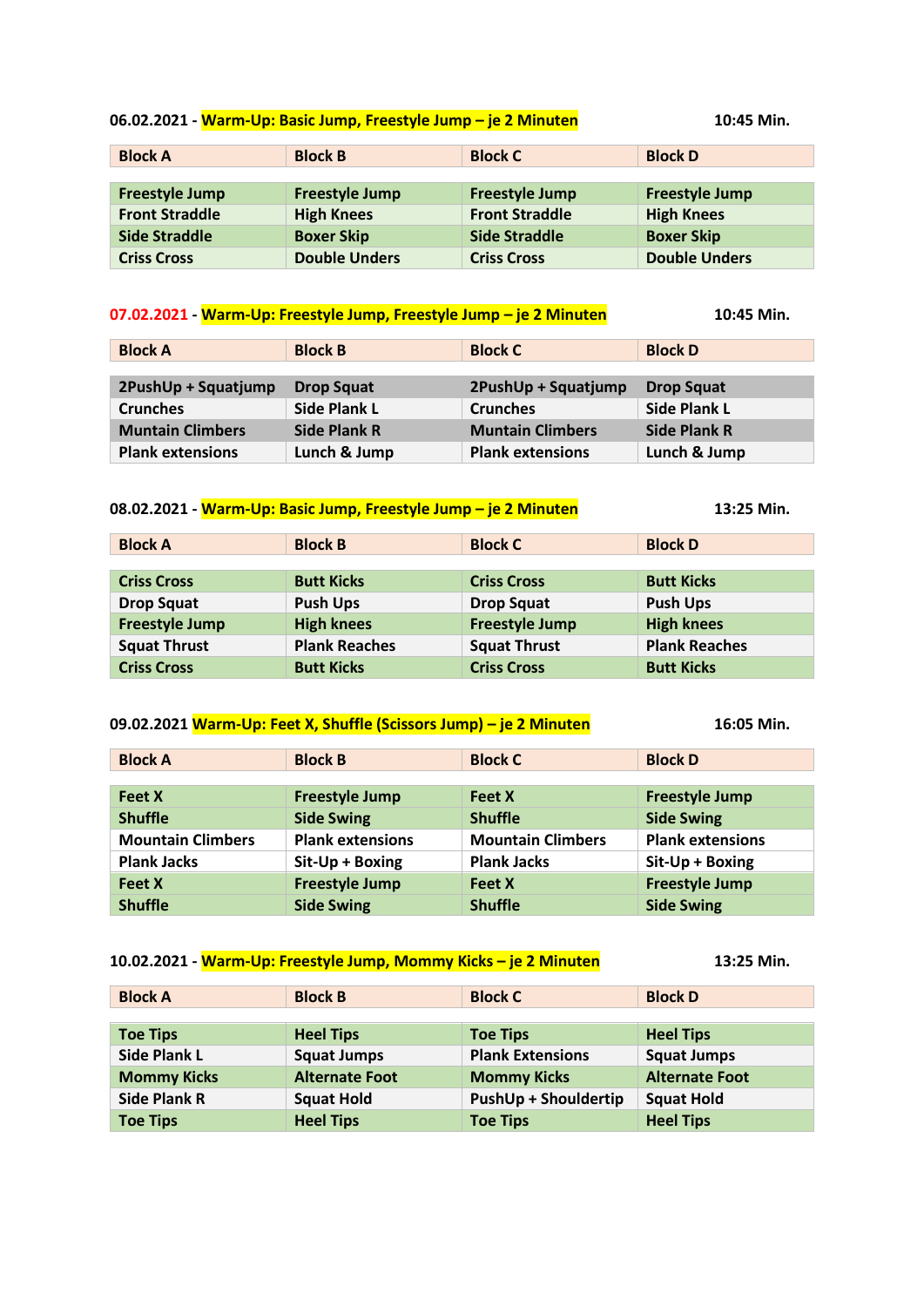### **11.02.2021 Warm-Up: Freestyle Jump, Freestyle Jump – je 2 Minuten 16:05 Min.**

| <b>Block A</b>         | <b>Block B</b>             | <b>Block C</b>         | <b>Block D</b>             |
|------------------------|----------------------------|------------------------|----------------------------|
|                        |                            |                        |                            |
| <b>Knee to Elbow L</b> | <b>Drop Squat</b>          | <b>Knee to Elbow L</b> | <b>Drop Squat</b>          |
| <b>Knee to Elbow R</b> | Lunge & Jump               | <b>Knee to Elbow R</b> | Lunge & Jump               |
| <b>Criss Cross</b>     | <b>Double Unders</b>       | <b>Criss Cross</b>     | <b>Double Unders</b>       |
| <b>Freestyle Jump</b>  | <b>Freestyle Jump</b>      | <b>Freestyle Jump</b>  | <b>Freestyle Jump</b>      |
| <b>Burpees</b>         | <b>Squat Thrust</b>        | <b>Burpees</b>         | <b>Squat Thrust</b>        |
| <b>Sit-Up Boxing</b>   | <b>Schulterstand Squat</b> | <b>Sit-Up Boxing</b>   | <b>Schulterstand Squat</b> |

| 12.02.2021 Warm-Up: Alternate Food, Freestyle Jump - je 2 Minuten | 16:05 Min.            |                      |                       |
|-------------------------------------------------------------------|-----------------------|----------------------|-----------------------|
| <b>Block A</b>                                                    | <b>Block B</b>        | <b>Block C</b>       | <b>Block D</b>        |
|                                                                   |                       |                      |                       |
| <b>Boxer Skip</b>                                                 | <b>Freestyle Jump</b> | <b>Boxer Skip</b>    | <b>Freestyle Jump</b> |
| <b>Crunches</b>                                                   | <b>Front Lunches</b>  | <b>Crunches</b>      | <b>Front Lunches</b>  |
| <b>Double Unders</b>                                              | <b>Alternate Foot</b> | <b>Double Unders</b> | <b>Alternate Foot</b> |
| 2PushUp + Squatjump                                               | <b>Back Lunches</b>   | 2PushUp + Squatjump  | <b>Back Lunches</b>   |
| <b>Double Unders</b>                                              | <b>Double Step</b>    | <b>Double Unders</b> | <b>Double Step</b>    |
| <b>Plank</b>                                                      | <b>Squat Thrust</b>   | <b>Plank</b>         | <b>Squat Thrust</b>   |

| 13.02.2021 - Warm-Up: Freestyle Jump, Freestyle Jump - je 2 Minuten |                          |                            | 13:25 Min.               |
|---------------------------------------------------------------------|--------------------------|----------------------------|--------------------------|
| <b>Block A</b>                                                      | <b>Block B</b>           | <b>Block C</b>             | <b>Block D</b>           |
|                                                                     |                          |                            |                          |
| <b>WalkOut + PushUp</b>                                             | <b>Extended Plank</b>    | <b>WalkOut + PushUp</b>    | <b>Extended Plank</b>    |
| <b>Squat Thrusts</b>                                                | <b>Squat Jumps</b>       | <b>Squat Thrusts</b>       | <b>Squat Jumps</b>       |
| <b>Crunches</b>                                                     | Sit-Up + Boxing          | <b>Crunches</b>            | Sit-Up + Boxing          |
| <b>Seal Jacks</b>                                                   | <b>High knee sprints</b> | <b>Seal Jacks</b>          | <b>High knee sprints</b> |
| <b>Schulterstand Squat</b>                                          | <b>Plank</b>             | <b>Schulterstand Squat</b> | <b>Plank</b>             |

# **14.02.2021 - Warm-Up: Twist Jump, Freestyle Jump – je 2 Minuten 13:25 Min.**

| <b>Block A</b>        | <b>Block B</b>        | <b>Block C</b>        | <b>Block D</b>        |
|-----------------------|-----------------------|-----------------------|-----------------------|
|                       |                       |                       |                       |
| <b>Twist Jump</b>     | <b>Boxer Skip</b>     | <b>Twist Jump</b>     | <b>Boxer Skip</b>     |
| <b>Double Unders</b>  | <b>Criss Cross</b>    | <b>Double Unders</b>  | <b>Criss Cross</b>    |
| <b>Alternate Foot</b> | <b>High knees</b>     | <b>Alternate Foot</b> | <b>High knees</b>     |
| <b>Front Straddle</b> | <b>Side Straddle</b>  | <b>Front Straddle</b> | <b>Side Straddle</b>  |
| <b>Freestyle Jump</b> | <b>Freestyle Jump</b> | <b>Freestyle Jump</b> | <b>Freestyle Jump</b> |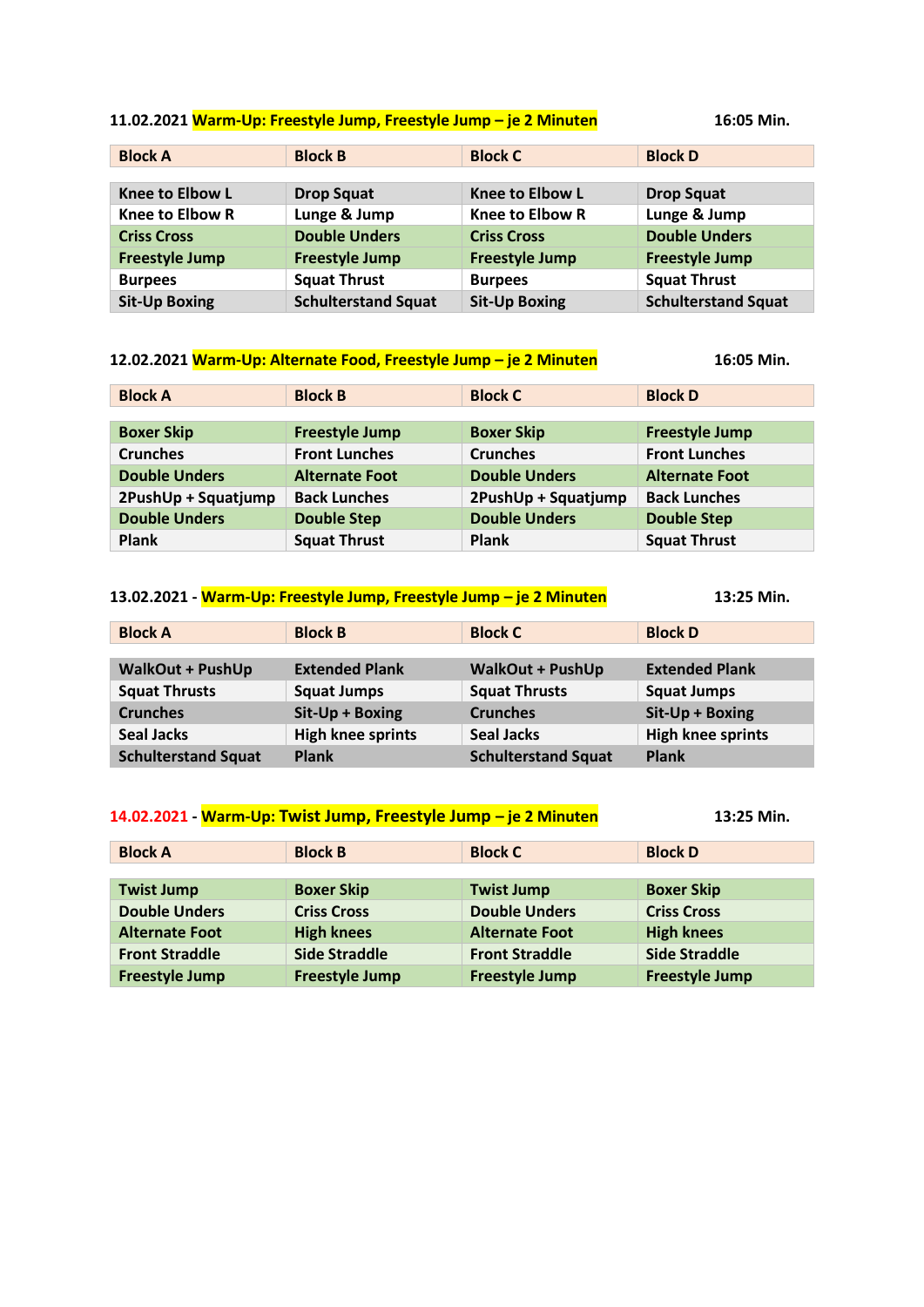# **15.02.2021 Warm-Up: Side Swing, Freestyle Jump – je 2 Minuten 16:05 Min.**

| 16:05 Min. |  |
|------------|--|
|------------|--|

| <b>Block A</b>              | <b>Block B</b>                 | <b>Block C</b>              | <b>Block D</b>                 |
|-----------------------------|--------------------------------|-----------------------------|--------------------------------|
|                             |                                |                             |                                |
| <b>Side Swing</b>           | <b>Basic Jump</b>              | <b>Side Swing</b>           | <b>Basic Jump</b>              |
| Push Up                     | <b>Squat Jump</b>              | Push Up                     | <b>Squat Jump</b>              |
| <b>Freestyle Jump</b>       | <b>Alternate Foot</b>          | <b>Freestyle Jump</b>       | <b>Alternate Foot</b>          |
| <b>Crunches</b>             | <b>Sit-Up Boxing</b>           | <b>Crunches</b>             | <b>Sit-Up Boxing</b>           |
| <b>Freestyle Jump</b>       | <b>Alternate Foot</b>          | <b>Freestyle Jump</b>       | <b>Alternate Foot</b>          |
| <b>PushUp + Shouldertip</b> | <b>Squat Thrust &amp; Jack</b> | <b>PushUp + Shouldertip</b> | <b>Squat Thrust &amp; Jack</b> |

### **16.02.2021 Warm-Up: Heel Tips, Toe Tips – je 2 Minuten 16:05 Min.**

| <b>Block A</b>          | <b>Block B</b>               | <b>Block C</b>          | <b>Block D</b>               |
|-------------------------|------------------------------|-------------------------|------------------------------|
|                         |                              |                         |                              |
| <b>Seal Jacks</b>       | <b>Front Boxing</b>          | <b>Seal Jacks</b>       | <b>Front Boxing</b>          |
| <b>Plank extensions</b> | <b>Plank to exten. Plank</b> | <b>Plank extensions</b> | <b>Plank to exten. Plank</b> |
| <b>Heel Tips</b>        | <b>Basic Jumps</b>           | <b>Heel Tips</b>        | <b>Basic Jumps</b>           |
| <b>Toe Tips</b>         | <b>Criss Cross</b>           | <b>Toe Tips</b>         | <b>Criss Cross</b>           |
| <b>Back Lunges</b>      | <b>Mountain Climbers</b>     | <b>Back Lunges</b>      | <b>Mountain Climbers</b>     |
| <b>Drop Squat</b>       | <b>Plank Jacks</b>           | <b>Drop Squat</b>       | <b>Plank Jacks</b>           |

| 17.02.2021 Warm-Up: Side Swing, Freestyle Jump - je 2 Minuten |                       |                            | 16:05 Min.            |
|---------------------------------------------------------------|-----------------------|----------------------------|-----------------------|
| <b>Block A</b>                                                | <b>Block B</b>        | <b>Block C</b>             | <b>Block D</b>        |
|                                                               |                       |                            |                       |
| <b>Side Swing</b>                                             | <b>Double Unders</b>  | <b>Side Swing</b>          | <b>Double Unders</b>  |
| <b>Drop Squat</b>                                             | <b>Plank Reaches</b>  | <b>Drop Squat</b>          | <b>Plank Reaches</b>  |
| <b>Side Swing</b>                                             | <b>Freestyle Jump</b> | <b>Side Swing</b>          | <b>Freestyle Jump</b> |
| <b>Walk Outs</b>                                              | Lunge + Kick          | <b>Walk Outs</b>           | Lunge + Kick          |
| <b>Freestyle Jump</b>                                         | <b>Double Unders</b>  | <b>Freestyle Jump</b>      | <b>Double Unders</b>  |
| Side Squat (KungFu)                                           | <b>Plank</b>          | <b>Side Squat (KungFu)</b> | <b>Plank</b>          |

| 18.02.2021 Warm-Up: Twist Jump, Freestyle Jump - je 2 Minuten | 16:05 Min.            |                             |                       |
|---------------------------------------------------------------|-----------------------|-----------------------------|-----------------------|
| <b>Block A</b>                                                | <b>Block B</b>        | <b>Block C</b>              | <b>Block D</b>        |
|                                                               |                       |                             |                       |
| <b>Alternate Foot</b>                                         | <b>Freestyle Jump</b> | <b>Alternate Foot</b>       | <b>Freestyle Jump</b> |
| <b>Twist Jump</b>                                             | <b>Boxer Step</b>     | <b>Twist Jump</b>           | <b>Boxer Step</b>     |
| <b>PushUp + Shouldertip</b>                                   | Squat + 2 Kicks       | <b>PushUp + Shouldertip</b> | Squat + 2 Kicks       |
| <b>Burpees</b>                                                | <b>Sit-Up Boxing</b>  | <b>Burpees</b>              | <b>Sit-Up Boxing</b>  |
| <b>High knees</b>                                             | <b>Butt kicks</b>     | <b>High knees</b>           | <b>Butt kicks</b>     |
| <b>Criss-Cross</b>                                            | <b>Double Unders</b>  | <b>Criss-Cross</b>          | <b>Double Unders</b>  |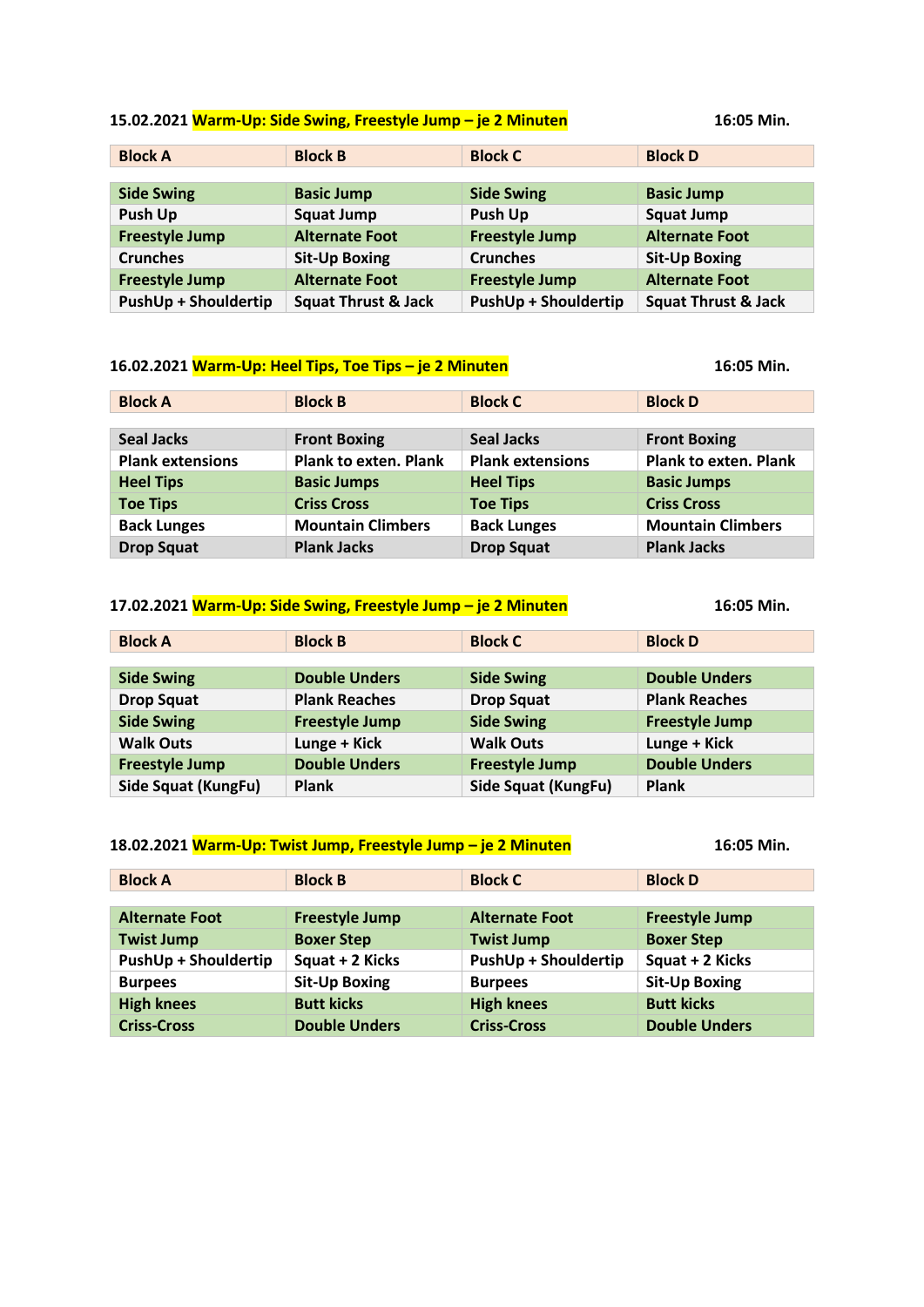#### **19.02.2021 Warm-Up: Shuffle, Freestyle Jump – je 2 Minuten 16:05 Min.**

| <b>Block A</b>        | <b>Block B</b>             | <b>Block C</b>        | <b>Block D</b>             |
|-----------------------|----------------------------|-----------------------|----------------------------|
|                       |                            |                       |                            |
| <b>Twist Jump</b>     | <b>Alternate Foot</b>      | <b>Twist Jump</b>     | <b>Alternate Foot</b>      |
| <b>Lunges Jump</b>    | <b>Military Burpee</b>     | <b>Lunges Jump</b>    | <b>Military Burpee</b>     |
| <b>Shuffle</b>        | <b>Double Step</b>         | <b>Shuffle</b>        | <b>Double Step</b>         |
| <b>Beine heben</b>    | <b>Walk-Outs</b>           | <b>Beine heben</b>    | <b>Walk-Outs</b>           |
| <b>Freestyle Jump</b> | <b>Freestyle Jump</b>      | <b>Freestyle Jump</b> | <b>Freestyle Jump</b>      |
| <b>Drop Squat</b>     | <b>PushUp + ShoulerTip</b> | <b>Drop Squat</b>     | <b>PushUp + ShoulerTip</b> |

#### **20.02.2021 - Warm-Up: Basic, Freestyle Jump – je 2 Minuten 16:05 Min.**

**Block A Block B Block C Block D Front Boxen Seal Jacks Front Boxen Seal Jacks Plank Knee to Elbow L Plank Knee to Elbow L Side Plank L + 2 Kicks Knee to Elbow R Side Plank L + 2 Kicks Knee to Elbow R Crunches Squat Jumps Crunches Squat Jumps Side Plank R + 2 Kicks Schwimmen Side Plank R + 2 Kicks Schwimmen Reverse Plank Squat Thrust Reverse Plank Squat Thrust**

**21.02.2021 - Warm-Up: Freestyle Jump, Criss Cross – je 2 Minuten 16:05 Min.**

| <b>Block A</b>        | <b>Block B</b>       | <b>Block C</b>        | <b>Block D</b>       |
|-----------------------|----------------------|-----------------------|----------------------|
|                       |                      |                       |                      |
| <b>Basic Jump</b>     | <b>Boxer Jump</b>    | <b>Basic Jump</b>     | <b>Boxer Jump</b>    |
| <b>Criss-Cross</b>    | <b>Double Unders</b> | <b>Criss-Cross</b>    | <b>Double Unders</b> |
| <b>Basic Jump</b>     | <b>Boxer jump</b>    | <b>Basic Jump</b>     | <b>Boxer jump</b>    |
| <b>Alternate Foot</b> | <b>Side Swing</b>    | <b>Alternate Foot</b> | <b>Side Swing</b>    |
| <b>Criss-Cross</b>    | <b>Double Unders</b> | <b>Criss-Cross</b>    | <b>Double Unders</b> |
| <b>Alternate Foot</b> | <b>Side Swing</b>    | <b>Alternate Foot</b> | <b>Side Swing</b>    |

| 22.02.2021 Warm-Up: Boxer Step, Jump Jacks – je 2 Minuten | 20:35 Min. |
|-----------------------------------------------------------|------------|
|-----------------------------------------------------------|------------|

| <b>Block A</b>                 | <b>Block B</b>        | <b>Block C</b>                 | <b>Block D</b>        |
|--------------------------------|-----------------------|--------------------------------|-----------------------|
|                                |                       |                                |                       |
| <b>Jump Jacks</b>              | <b>Boxer Step</b>     | <b>Jump Jacks</b>              | <b>Boxer Step</b>     |
| <b>Squat Thrust &amp; Jack</b> | <b>Crunches</b>       | <b>Squat Thrust &amp; Jack</b> | <b>Crunches</b>       |
| <b>Jump Jacks</b>              | <b>Boxer Step</b>     | <b>Jump Jacks</b>              | <b>Boxer Step</b>     |
| <b>Mountain Climbers</b>       | <b>Sit-Up Boxing</b>  | <b>Mountain Climbers</b>       | <b>Sit-Up Boxing</b>  |
| <b>Freestyle Jump</b>          | <b>Alternate Foot</b> | <b>Freestyle Jump</b>          | <b>Alternate Foot</b> |
| Squat + 2 Kicks                | Supermann             | Squat + 2 Kicks                | Supermann             |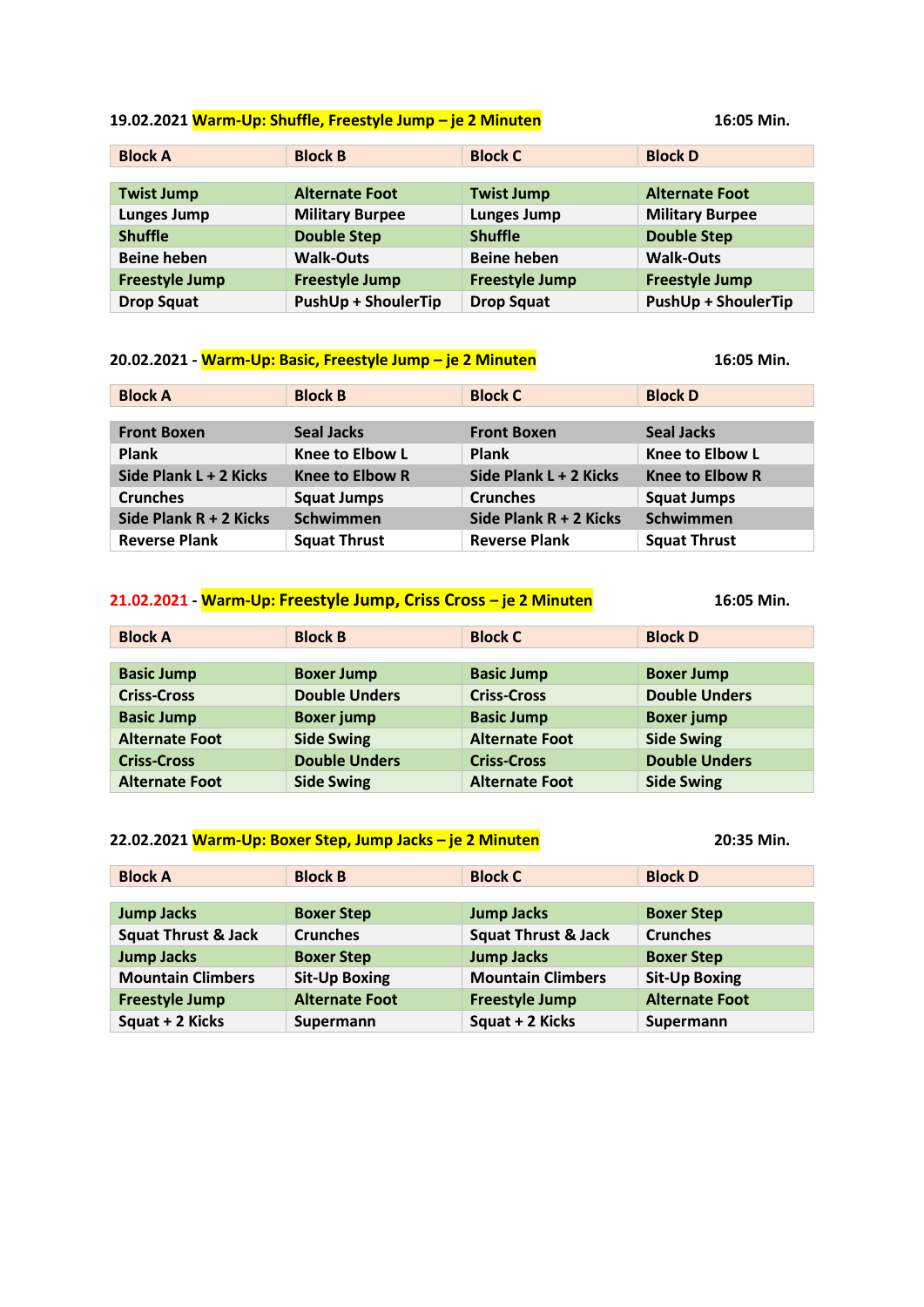# **23.02.2021 Warm-Up: Feet X, Shuffle (Scissors Jump) – je 2 Minuten 20:35 Min.**

| <b>Block A</b>           | <b>Block B</b>             | <b>Block C</b>           | <b>Block D</b>             |
|--------------------------|----------------------------|--------------------------|----------------------------|
|                          |                            |                          |                            |
| <b>Sit-Up Boxing</b>     | Side Plank L + 2 Kicks     | <b>Sit-Up Boxing</b>     | Side Plank L + 2 Kicks     |
| <b>Reverse Plank</b>     | Side Plank R + 2 Kicks     | <b>Reverse Plank</b>     | Side Plank R + 2 Kicks     |
| <b>Feet X</b>            | <b>Shuffle</b>             | <b>Feet X</b>            | <b>Shuffle</b>             |
| <b>Freestyle Jump</b>    | <b>Freestyle Jump</b>      | <b>Freestyle Jump</b>    | <b>Freestyle Jump</b>      |
| Klappmesser diagonal     | <b>Burpees</b>             | Klappmesser diagonal     | <b>Burpees</b>             |
| <b>Mountain Climbers</b> | <b>Schulterstand Squat</b> | <b>Mountain Climbers</b> | <b>Schulterstand Squat</b> |

| 24.02.2021 Warm-Up: Side Swing, Freestyle Jump - je 2 Minuten |                       |                             | 20:35 Min.            |
|---------------------------------------------------------------|-----------------------|-----------------------------|-----------------------|
| <b>Block A</b>                                                | <b>Block B</b>        | <b>Block C</b>              | <b>Block D</b>        |
|                                                               |                       |                             |                       |
| <b>Jump Jacks</b>                                             | <b>Freestyle Jump</b> | <b>Jump Jacks</b>           | <b>Freestyle Jump</b> |
| <b>PushUp + ShoulderTip</b>                                   | <b>Front Lunge</b>    | <b>PushUp + ShoulderTip</b> | <b>Front Lunge</b>    |
| <b>Side Swing</b>                                             | <b>Freestyle Jump</b> | <b>Side Swing</b>           | <b>Freestyle Jump</b> |
| <b>Plank Reaches</b>                                          | <b>Drop Squat</b>     | <b>Plank Reaches</b>        | <b>Drop Squat</b>     |
| <b>Jump Jacks</b>                                             | <b>Freestyle Jump</b> | <b>Jump Jacks</b>           | <b>Freestyle Jump</b> |
| 2 PushUp+Squatjump                                            | <b>Squat Hold</b>     | 2 PushUp+Squatjump          | <b>Squat Hold</b>     |

| 25.02.2021 Warm-Up: Freestyle Jump, Freestyle Jump - je 2 Minuten |                          |                     | 20:35 Min.               |
|-------------------------------------------------------------------|--------------------------|---------------------|--------------------------|
| <b>Block A</b>                                                    | <b>Block B</b>           | <b>Block C</b>      | <b>Block D</b>           |
|                                                                   |                          |                     |                          |
| <b>Heel Tip</b>                                                   | <b>Toe Tip</b>           | <b>Heel Tip</b>     | <b>Toe Tip</b>           |
| <b>Criss Cross</b>                                                | <b>Jump Jack</b>         | <b>Criss Cross</b>  | <b>Jump Jack</b>         |
| <b>Burpees</b>                                                    | <b>Squat Thrust Jack</b> | <b>Burpees</b>      | <b>Squat Thrust Jack</b> |
| <b>Beckenheben</b>                                                | <b>Squat Kick</b>        | <b>Beckenheben</b>  | <b>Squat Kick</b>        |
| <b>Heel Tip</b>                                                   | <b>Toe Tip</b>           | <b>Heel Tip</b>     | <b>Toe Tip</b>           |
| <b>Double Under</b>                                               | <b>Shuffle</b>           | <b>Double Under</b> | <b>Shuffle</b>           |

| 26.02.2021 Warm-Up: Freestyle Jump, High Knees - je 2 Minuten |                         |                       | 20:35 Min.              |
|---------------------------------------------------------------|-------------------------|-----------------------|-------------------------|
| <b>Block A</b>                                                | <b>Block B</b>          | <b>Block C</b>        | <b>Block D</b>          |
|                                                               |                         |                       |                         |
| <b>Freestyle Jump</b>                                         | <b>Freestyle Jump</b>   | <b>Freestyle Jump</b> | <b>Freestyle Jump</b>   |
| <b>Squat Jump</b>                                             | <b>Military Burpee</b>  | <b>Squat Jump</b>     | <b>Military Burpee</b>  |
| <b>High Knees</b>                                             | <b>Butt Kicks</b>       | <b>High Knees</b>     | <b>Butt Kicks</b>       |
| <b>Crunches</b>                                               | Supermann               | <b>Crunches</b>       | Supermann               |
| <b>Freestyle Jump</b>                                         | <b>Freestyle Jump</b>   | <b>Freestyle Jump</b> | <b>Freestyle Jump</b>   |
| <b>Lunges Jump</b>                                            | <b>Walk Out Push Up</b> | <b>Lunges Jump</b>    | <b>Walk Out Push Up</b> |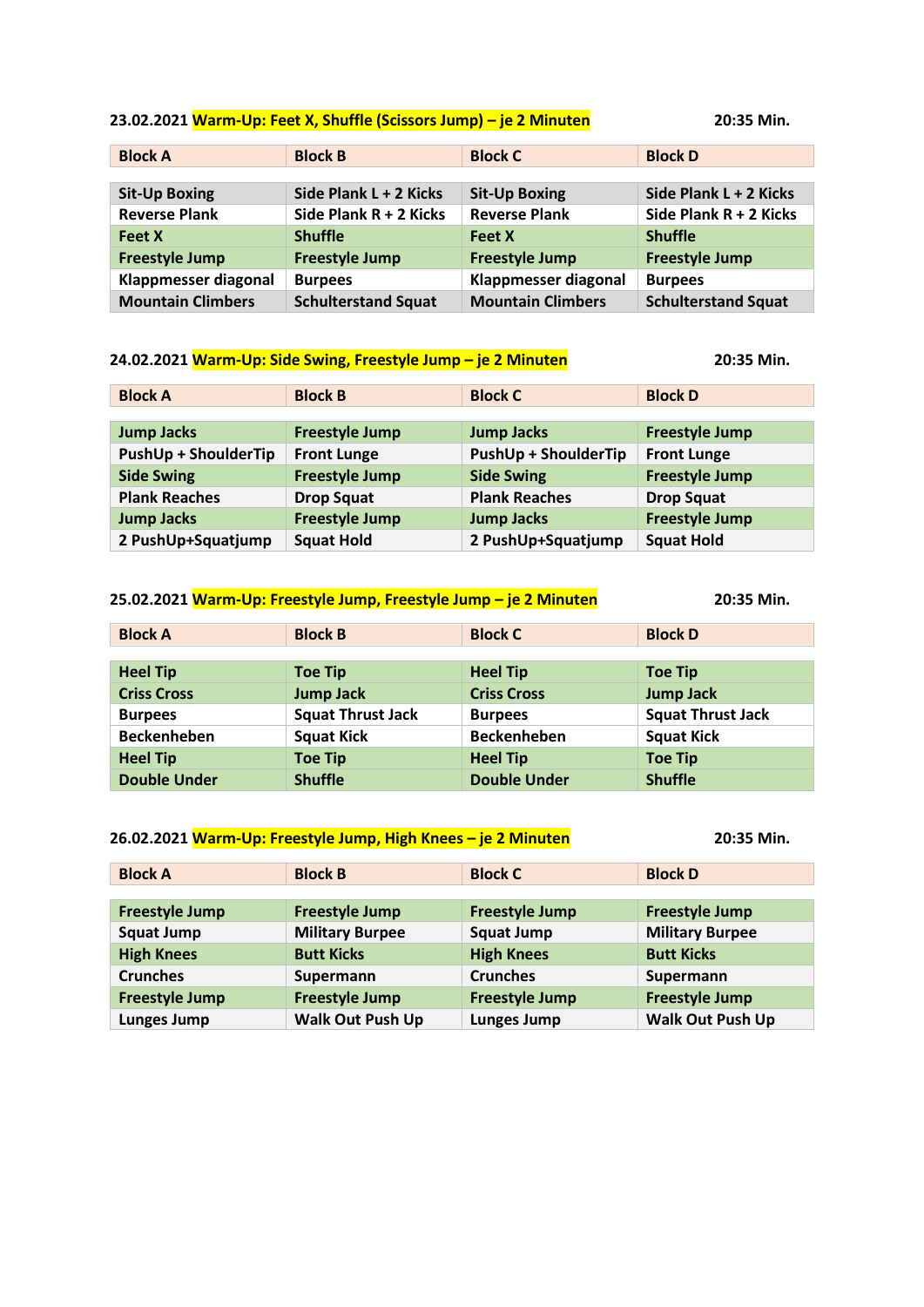# **27.02.2021 - Warm-Up: Freestyle Jump, Freestyle Jump – je 2 Minuten 20:35 Min.**

| <b>Block A</b>           | <b>Block B</b>         | <b>Block C</b>           | <b>Block D</b>         |
|--------------------------|------------------------|--------------------------|------------------------|
|                          |                        |                          |                        |
| <b>Seal Jacks</b>        | <b>Knee to Elbow L</b> | <b>Seal Jacks</b>        | <b>Knee to Elbow L</b> |
| <b>Frontkick links</b>   | <b>Knee to Elbow R</b> | <b>Frontkick links</b>   | <b>Knee to Elbow R</b> |
| <b>Frontkick rechts</b>  | <b>Crunches</b>        | <b>Frontkick rechts</b>  | <b>Crunches</b>        |
| <b>Burpees</b>           | Sideplank L + Kick     | <b>Burpees</b>           | Sideplank L + Kick     |
| Squat                    | <b>Extended Plank</b>  | Squat                    | <b>Extended Plank</b>  |
| <b>Mountain Climbers</b> | Sideplank R + Kick     | <b>Mountain Climbers</b> | Sideplank R + Kick     |

| 28.02.2021 - Warm-Up: Twist Jump, Freestyle Jump - je 2 Minuten |                       |                       | 20:35 Min.            |
|-----------------------------------------------------------------|-----------------------|-----------------------|-----------------------|
| <b>Block A</b>                                                  | <b>Block B</b>        | <b>Block C</b>        | <b>Block D</b>        |
|                                                                 |                       |                       |                       |
| <b>Freestyle Jump</b>                                           | <b>Freestyle Jump</b> | <b>Freestyle Jump</b> | <b>Freestyle Jump</b> |
| <b>Criss-Cross</b>                                              | <b>Double Unders</b>  | <b>Criss-Cross</b>    | <b>Double Unders</b>  |
| <b>Freestyle Jump</b>                                           | <b>Side Swing</b>     | <b>Freestyle Jump</b> | <b>Side Swing</b>     |
| <b>Plank Jacks</b>                                              | <b>Freestyle Jump</b> | <b>Plank Jacks</b>    | <b>Freestyle Jump</b> |
| <b>Freestyle Jump</b>                                           | <b>Feet X</b>         | <b>Freestyle Jump</b> | <b>Feet X</b>         |
| <b>Shuffle</b>                                                  | <b>Freestyle Jump</b> | <b>Shuffle</b>        | <b>Freestyle Jump</b> |

# **FINISH!**

**Krasser Typ/ Krasse Typin**